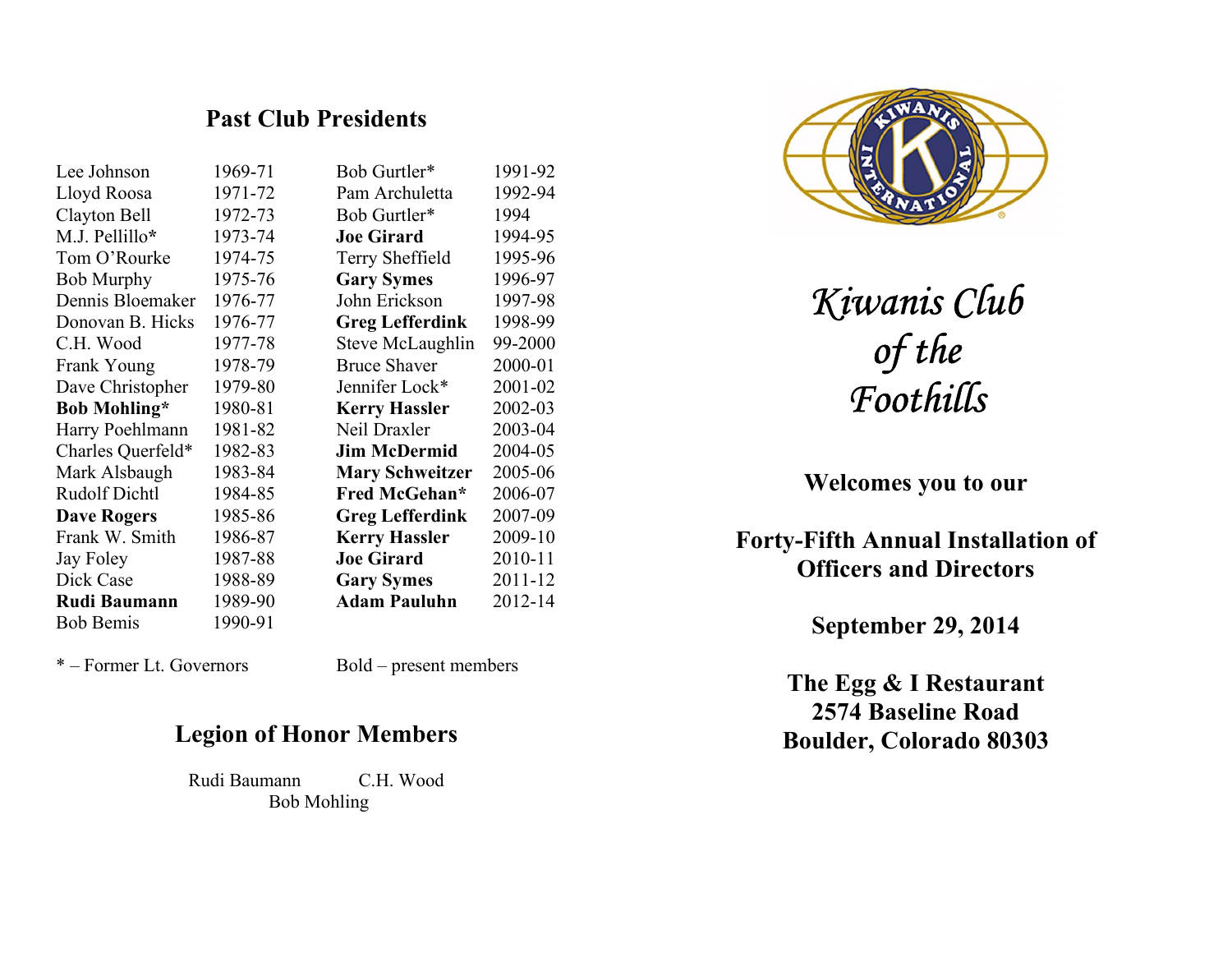# Kiwanis Club of the Foothills

# Officers for the 2014-15 Administrative Year October 1, 2014 – September 30, 2015

# Installation of Foothills Kiwanis 2013-2014 Officers and Board

# Program

| <b>Officers</b>                                                                                      |                                  | Welcome                                               | Adam Pauluhn          |
|------------------------------------------------------------------------------------------------------|----------------------------------|-------------------------------------------------------|-----------------------|
| President                                                                                            | Adam Pauluhn                     | My Country 'tis of Thee                               | <b>Waverly Person</b> |
| President-elect<br>Secretary<br>Treasurer                                                            | Matt Wilson<br>Dennis Hubbard    | Pledge of Allegiance                                  | Mary Schweitzer       |
|                                                                                                      | Jerry Gilland                    | Invocation                                            | Greg Lefferdink       |
| <b>Board of Directors</b>                                                                            |                                  | Introduction of Guests                                | Adam Pauluhn          |
| <b>With terms ending September 30, 2016:</b>                                                         |                                  | <b>Breakfast</b>                                      |                       |
| Rudi Baumann<br>Dave Rogers                                                                          | Allison DeYoung<br>Pete Sprenkle | Greetings from<br>2013-2014 Div. 11 Lt. Governor      | Dawn White            |
| <b>With terms ending September 30, 2015:</b>                                                         |                                  | Installation of Officers                              | Dawn White            |
| Paul Bailey<br><b>Bob Mohling</b>                                                                    | Jim Creasy<br>Mary Schweitzer    | Presentation of President's Gavel                     | Adam Pauluhn          |
| In Remembrance<br><b>Jean Cramer</b><br>December 10, 2013<br><b>Jim McDermid</b><br>January 18, 2014 |                                  | President's Inaugural Speech                          | Adam Pauluhn          |
|                                                                                                      |                                  | 2012-13 Foothills Kiwanis Year in Review Adam Pauluhn |                       |
|                                                                                                      |                                  | Closing                                               | Adam Pauluhn          |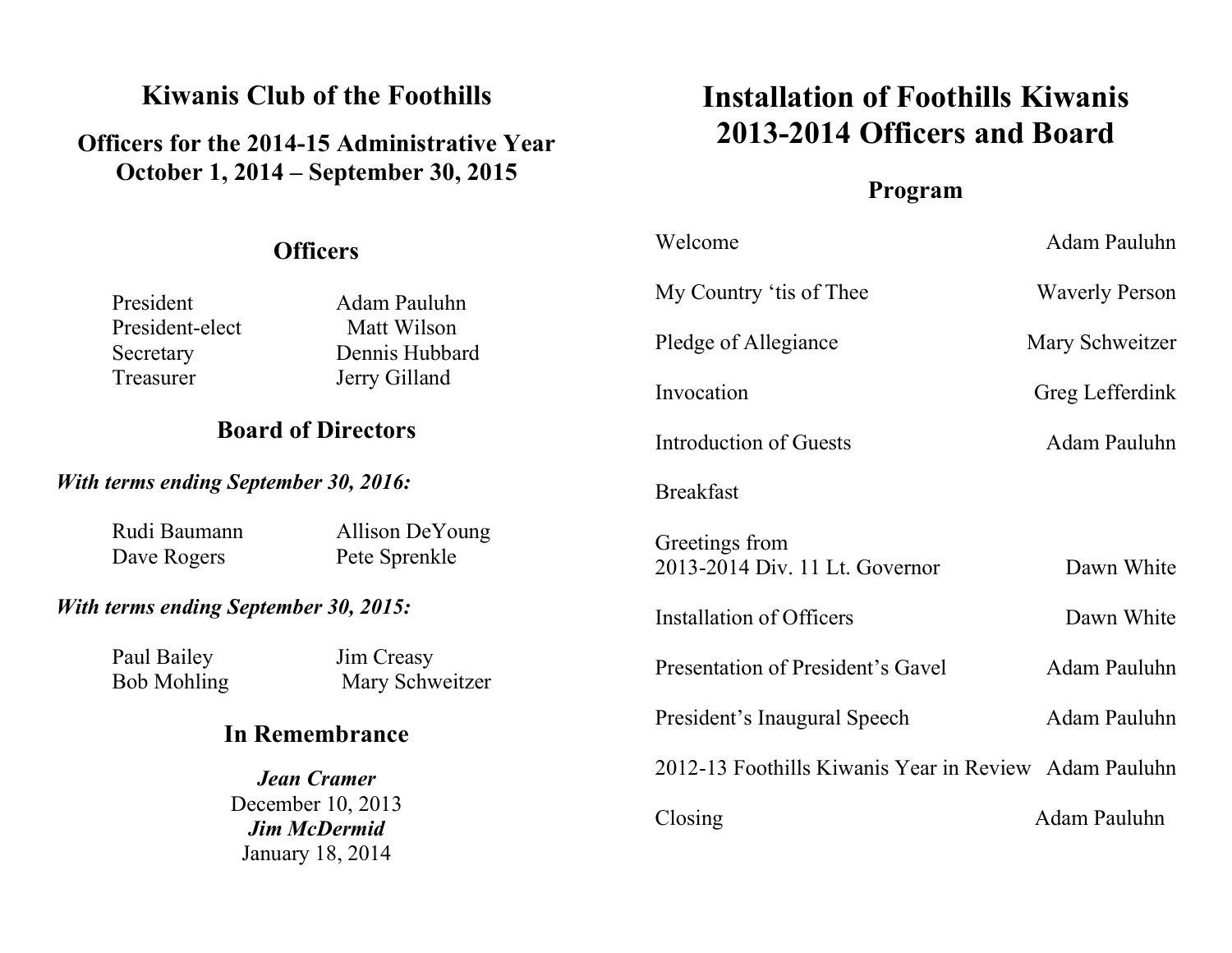#### Foothills Kiwanis Fundraising 2013-2014

| Salvation Army Bell-Ringing (pass-through funds) | \$14,694 |
|--------------------------------------------------|----------|
| Foothills Benefit Golf Tournament                | \$10,988 |
| "Dogs for Kids" Project Donations/Sponsorships   | \$5,277  |
| Funds Drawn From Long Term Investment            | \$5,000  |
| Taste of Downtown Boulder                        | \$3,020  |
| Long Term Investment Dividends                   | \$2,083  |
| Meeting Happy Dollars/Coffee Can Donations       | \$340    |
| Boulder Bolder 10K Starting-Line Security Team   | \$280    |
| Total                                            | \$41,682 |

### Foothills Kiwanis Donations 2013-2014

| <b>Salvation Army</b>                       | \$14,694 |
|---------------------------------------------|----------|
| Alert Dogs for Kids Expenses                | \$8,900  |
| Sept. Flood Help for Amistad Kids           | \$5,000  |
| <b>Foothills Tuition Scholarships</b>       | \$4,000  |
| Kiwanis Project Eliminate (Golf Tournament) | \$2,000  |
| Boulder Girls Softball                      | \$1,500  |
| <b>Stars of Tomorrow Support</b>            | \$1,092  |
| Rocky Mountain District Found.              | \$1,084  |
| <b>Attention Homes</b>                      | \$1,000  |
| Project Eliminate (Coffee Can + Match)      | \$840    |
| Lucky 7 Monarch High School                 | \$600    |
| Kiev Kiwanis Club Youth Camp                | \$520    |
| Fire Relief Fund                            | \$250    |
| Colorado Ice Wizards                        | \$200    |
| Invictus Kenya – Katie Timmons              | \$200    |
| Paralyzed Veterans of America               | \$200    |
| <b>Blue Sky Bridge</b>                      | \$50     |
| <b>Boulder Hospice</b>                      | \$50     |
| Rocky Mountain Cancer                       | \$50     |
| Total                                       | \$42,230 |

#### Perfect Attendance Years

Person, 27; Mohling, 26; Rogers, 22; Lefferdink, 9; Gilland, 4; Pauluhn, 3

### Foothills Kiwanis Lusche Awards

Robert Mohling■ David Rogers<sup>■</sup> Robert Murphy M.J. Pellillo Rudi Baumann■ John Shoaf Lawrence Caldwell Kerry Hassler Ted Cole\* Peter Sprenkle John Harmon Lloyd Jones Terry Hardie Joe Girard Jerry Gilland John Erickson H. Bell\* Gary Symes Douglas Regenbrecht Harry Poehlmann James Peterson Jennifer Lock Dale Querfeld Gerald Mordhorst Bruce Shaver Clifford Simenson Roger Markham Neil Draxler Dennis Hubbard Greg Lefferdink Erik Ringkjob\* Larry Cole<sup>\*</sup> Jean Cramer Sandy Felte Richard Gerson James McDermid Sean Nesbitt Norm Abshire Dick Bradfield■ Charles Hodges\* Fred McGehan Mary Schweitzer Ernie Smith Joey Buot Lawrence Caldwell■ J.K. Kalkhorst Hugh Matheson Waverly Person Barbara Brown Dana Alford Michael Reagan Allison DeYoung Adam Pauluhn

 Robert Gurtler Ken Criswell Clarence Wood■

■ Star recipient (another \$1,000 donation)

#### Hixson Awards

| Len Jones         | <b>Robert Murphy</b> |
|-------------------|----------------------|
| David Rogers      | Robert Mohling       |
| Lawrence Caldwell | Robert Gurtler       |
| M. J. Pellillo    |                      |

Tablet of Honor Robert Mohling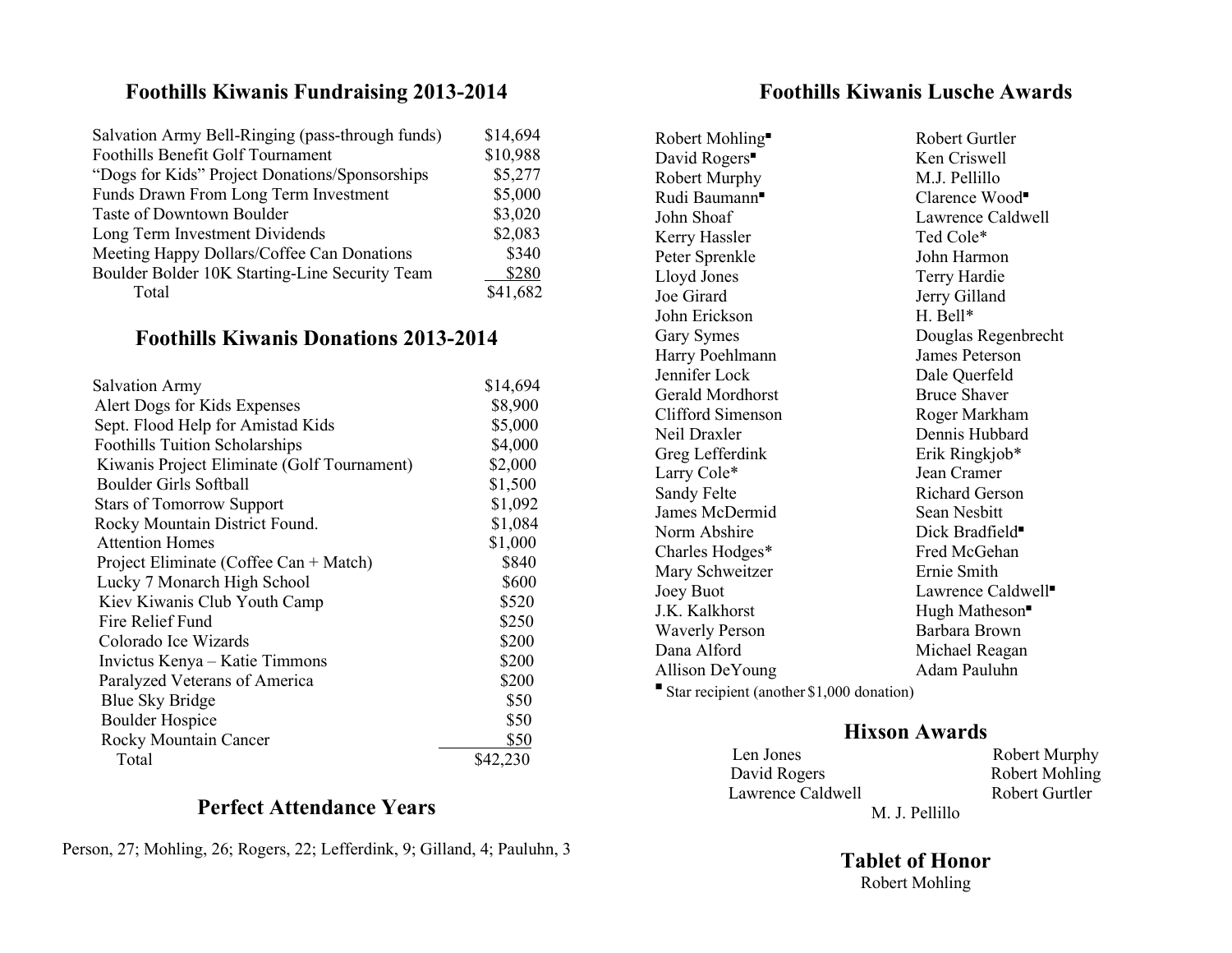# Kiwanis Club of the Foothills

## Officers for the 2014-15 Administrative Year October 1, 2014 – September 30, 2015

### **Officers**

President Adam Pauluhn President-elect Matt Wilson Treasurer Jerry Gilland

Secretary Dennis Hubbard

## Board of Directors

#### With terms ending September 30, 2016:

Rudi Baumann Allison DeYoung Dave Rogers Pete Sprenkle

#### With terms ending September 30, 2015:

Paul Bailey Jim Creasy

Bob Mohling Mary Schweitzer

## In Remembrance

Jean Cramer December 10, 2013 Jim McDermid January 18, 2014

# Kiwanis Club of the Foothills

## Officers for the 2014-15 Administrative Year October 1, 2014 – September 30, 2015

## **Officers**

President Adam Pauluhn President-elect Matt Wilson Secretary Dennis Hubbard Treasurer Jerry Gilland

## Board of Directors

With terms ending September 30, 2016:

Dave Rogers Pete Sprenkle

Rudi Baumann Allison DeYoung

#### With terms ending September 30, 2015:

Paul Bailey Jim Creasy

Bob Mohling Mary Schweitzer

## In Remembrance

Jean Cramer December 10, 2013 Jim McDermid January 18, 2014